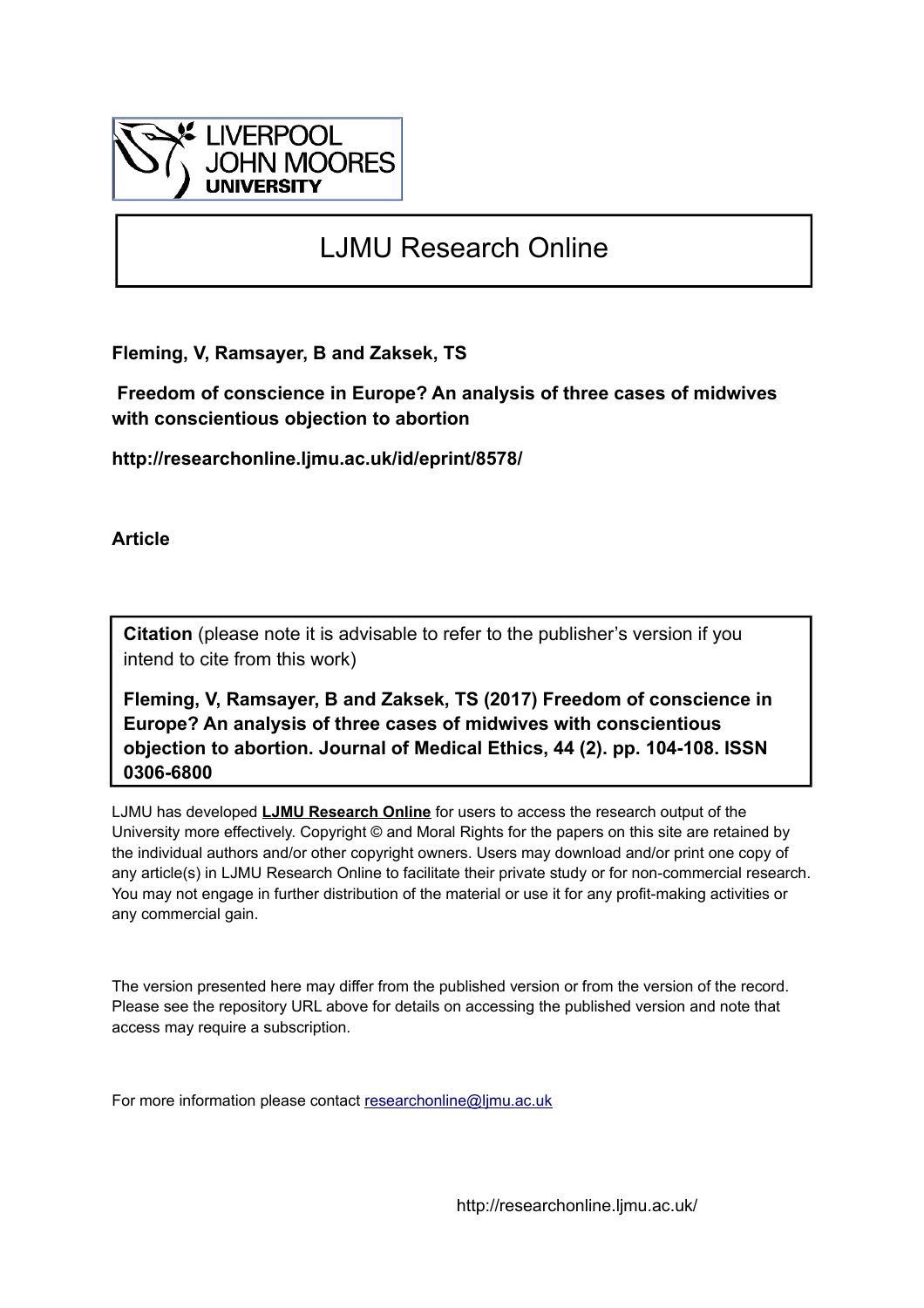# ABSTRACT

While abortion has been legal in most developed countries for many years, the topic remains controversial. A major area of controversy concerns women's rights vis a vis the rights of health professionals to opt out of providing the service on conscience grounds. Although scholars from various disciplines have addressed this issue in the literature there is a lack of empirical research on the topic. This paper provides a documentary analysis of three examples of conscientious objection on religious grounds to performing abortion-related care by midwives in different Member States of the European Union, two of which have resulted in legal action. These examples show, that as well as the laws of the respective countries and the European Union, professional and church law each played a part in the decisions made. However, support from both professional and religious sources was inconsistent both within and between the examples. The authors conclude that there is a need for clear guidelines at both local and pan-European level for health professionals and recommends a European wide forum to develop and test them.

Keywords: abortion; conscientious objection; midwives; human rights.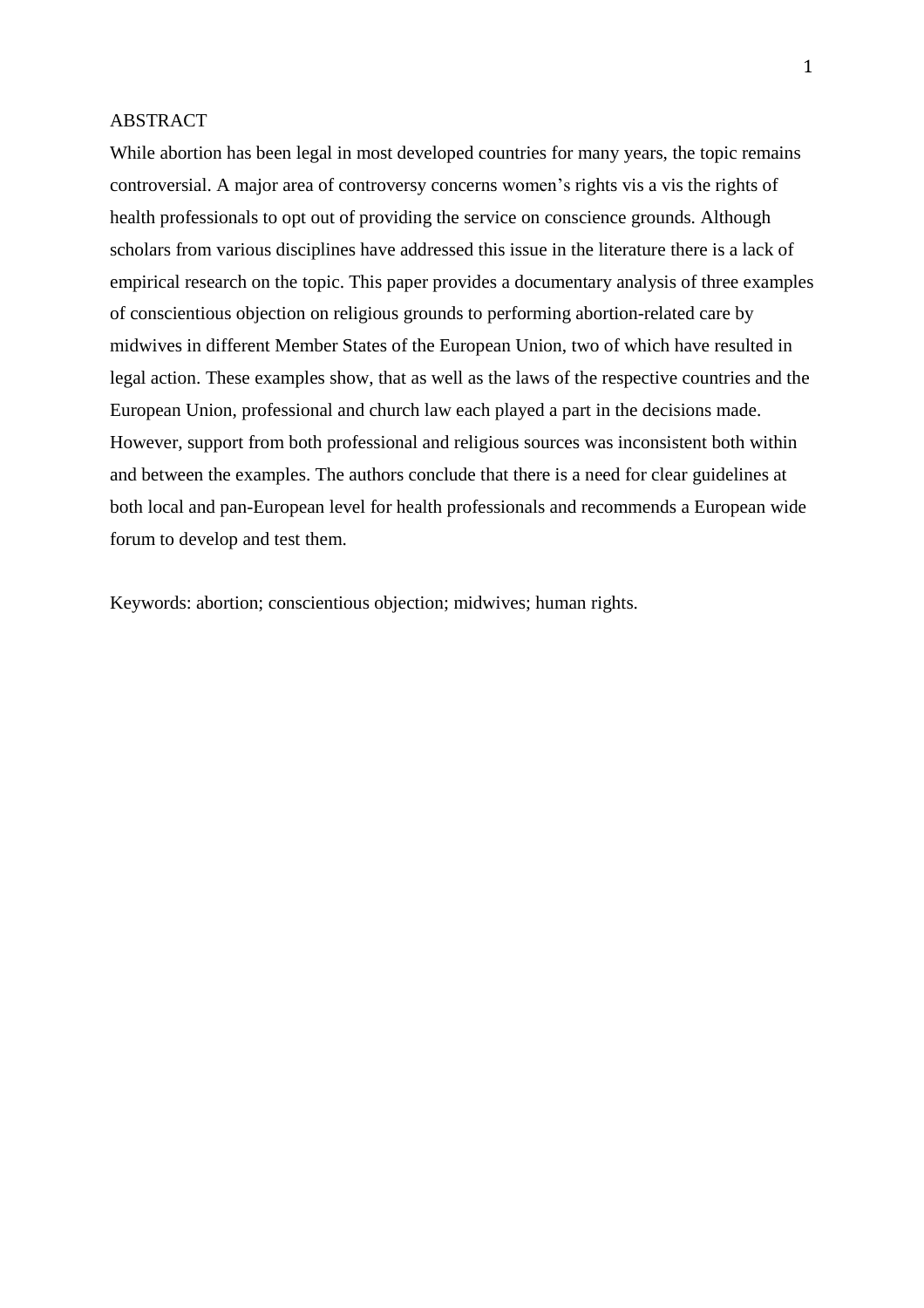#### INTRODUCTION AND BACKGROUND

In the 1950s debates arose in political circles in Europe and elsewhere concerning the high numbers of women dying or being seriously mutilated from illegal abortions. Subsequently, laws ensuring the safe provision of abortion were gradually enacted with abortion on demand now available in 69% of the world's developed countries. Due to a shortage of medical practitioners, it is often midwives or nurses who provide abortion services. This is strongly supported by the World Health Organisation (WHO) which recommends that midwives or nurses should be the key providers in the provision of abortion care. [1] Abortion remains a morally contentious issue with some midwives and other health professionals refusing to participate in them on the grounds of conscience. The decision to lodge conscientious objection to the provision of abortion services however means that other health professionals must assume an additional workload that they may resent.

Freedom of conscience is at the heart of human rights and in Europe it is protected in treaties such as the Council of Europe's Resolution 1763. [2, 3] The right to conscientious objection is enshrined in most European countries' abortion laws, though Sweden is a notable exception, which will be referred to later in this paper. In the WHO's recent guidelines on abortion, [4] however, conscientious objection is not mentioned. Conversely, the International Confederation of Midwives' Code of Ethics [5] states that 'midwives may decide not to participate in activities for which they hold deep moral opposition'.

There is still polarisation in views on how much weight to give to the rights and responsibilities of healthcare providers to offer a service and their rights to make conscientious objections to certain practices. Authors on both sides of the debate state that European countries should critically assess the laws governing conscientious objection and their effects on women's legal rights to a service. [6, 7] None, however, go so far as to make suggestions as to how this could be achieved.

The seminal work of Wicclair [8] provides a balanced overview between conscience and duty to provide care, concluding that carte blanche rights of conscientious objection should not be given but rather respect for the moral integrity of the physician, even in practices endorsed by the medical profession, is the best way forward. Wicclair's work has gained considerable support from a diverse group of authors in law, philosophy and medicine because it argues that the most promising ethical justification for conscientious objection is respect for moral integrity. This, however, is challenged by others who argue that the core ethical values on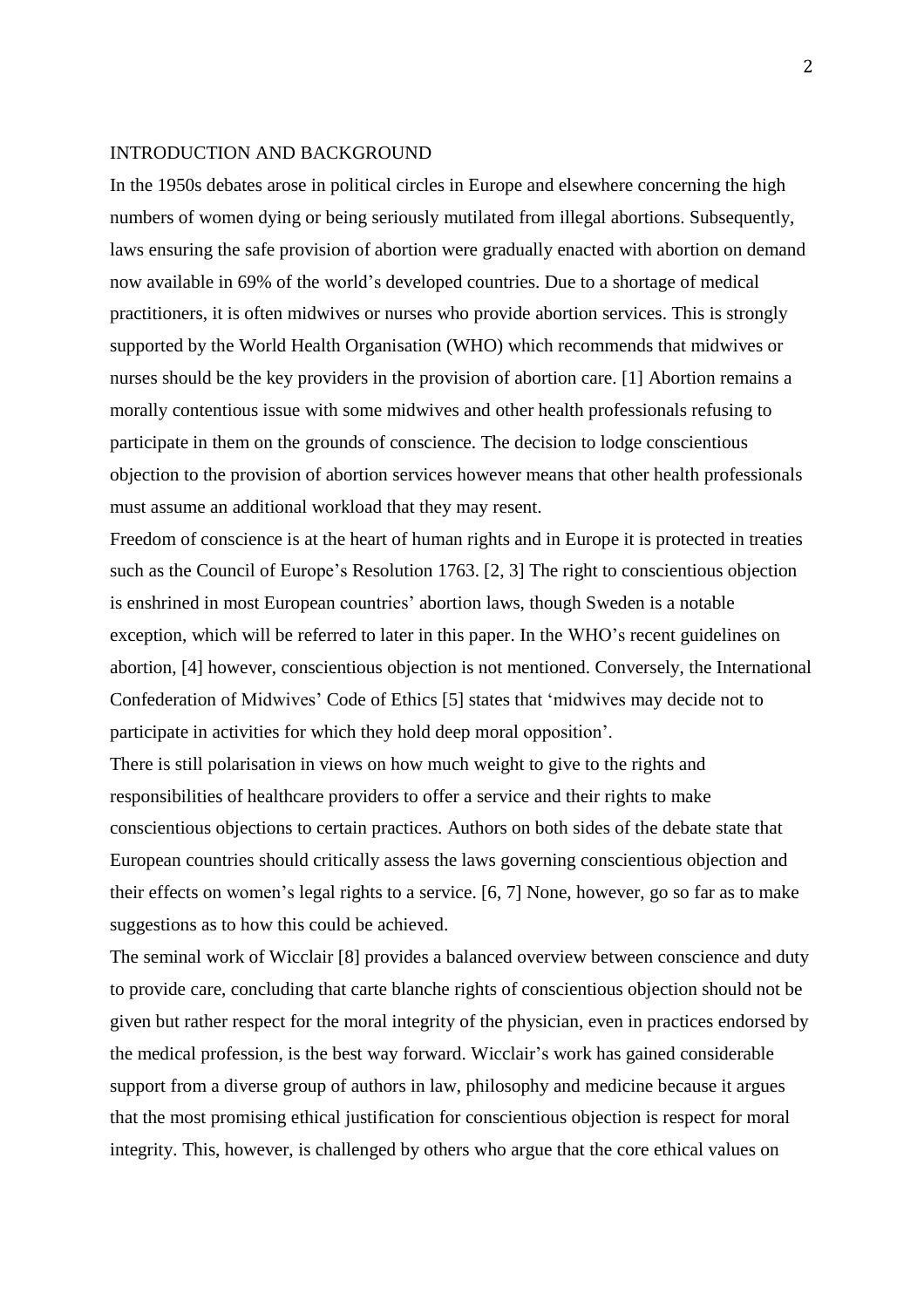which decisions are based need to correspond with one or more core values in medicine. [9 - 11]

Some writers challenge the rights of health care professionals to allow their private values to interfere with their work. [12, 13] Others have delineated criteria for conscientious objection adding responsibilities which should accompany this stance. [14, 15] The International Federation of Obstetricians and Gynecologists' criteria for conscientious objection, for example, involve providing notice of professional services that practitioners decline to undertake on conscience grounds, referring patients to colleagues timeously and providing emergency care where required. [16]

McHale [17] acknowledges the change from surgical to medical abortions and concludes that the time has come to revise public policy and not to permit nurses to opt out of procedures such as abortion. A White Paper drawing on the international literature from a number of disciplines attempts to sum up the issue and develop a road map for the future. [18] Its authors give clear acknowledgement of the lack of well carried out relevant empirical research but conclude, from the available evidence, that there is a growing trend towards refusal to provide certain reproductive health services especially abortion. Acknowledging the difficulty of the situation, they recommend that a standard definition of conscientious objection be developed together with accompanying guidelines that set out healthcare professionals' obligations and duties. However, this White Paper falls short of providing them.

#### AIM

In the light of the polarised debate highlighted above, the aim of this paper is to address some of the gaps in the empirical evidence on this issue, by providing a documentary analysis of examples of conscientious objection to participating in abortion by midwives in three European countries: Scotland, Croatia and Sweden. Each author of this paper each has a differing stance on abortion but all support the right of conscientious objection. **METHODS** 

Data were collected from material in publicly available sources. Thereafter, the legal teams involved, following discussion with their clients, provided the authors with additional data including letters written as part of evidence used in the legal cases. A documentary analysis of each example was carried out. Each example is presented and then in the discussion the commonalities and differences are considered.

### RESULTS

Example 1: Mary Doogan and Constanza Wood (Scotland, (UK))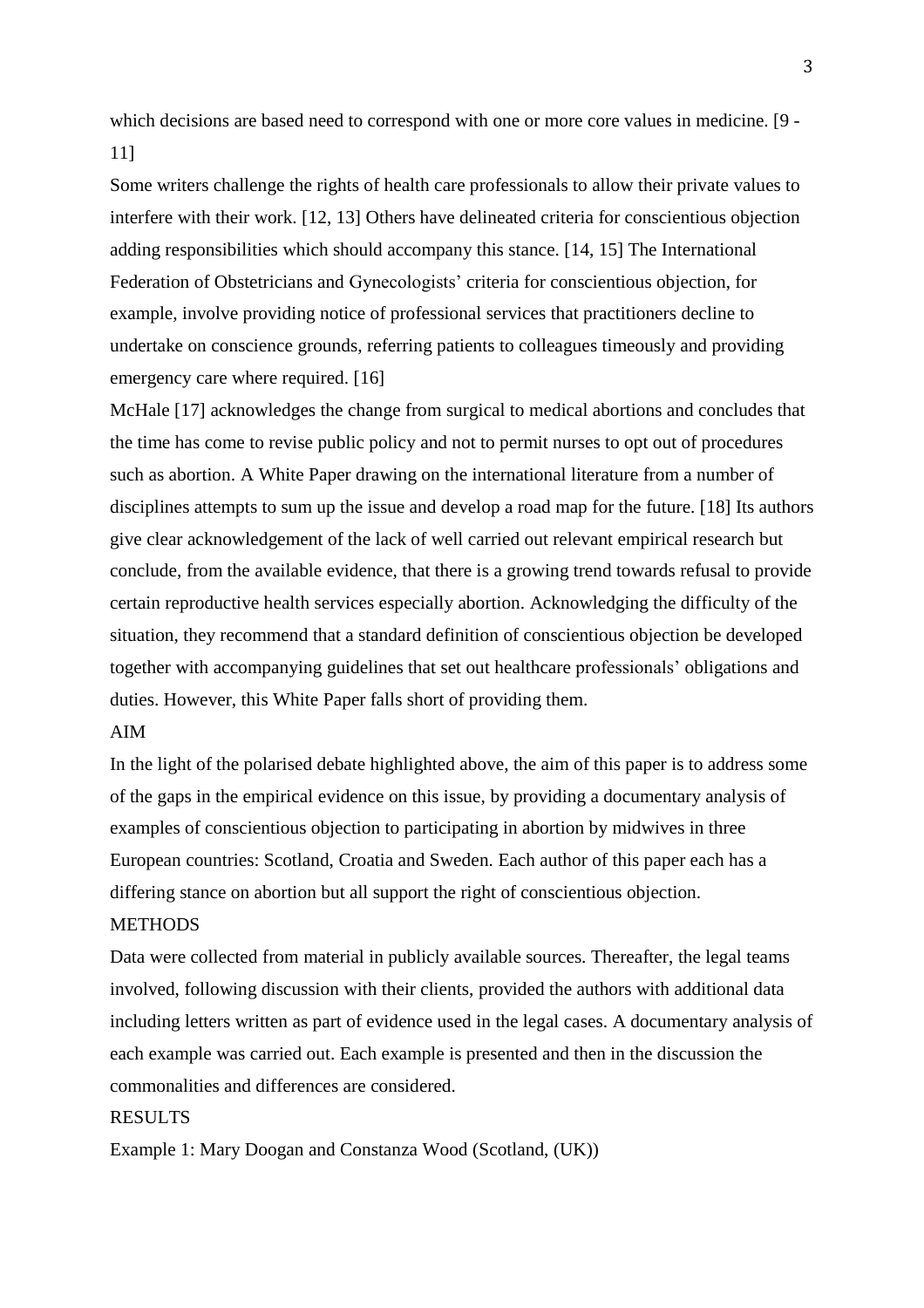This case involved two senior midwives, Mary Doogan and Constanza Wood, each with over 20 years' professional midwifery experience. Both are Roman Catholics with declared conscientious objection throughout their careers in accord with the UK law on abortion. [19] The case ran from 2005 to 2014 and involved a major Glasgow hospital. The situation giving rise to the conflict was that following service restructuring, the midwives believed that they were required to engage with the process of procuring abortion.

The midwives made numerous attempts to resolve the issue informally, but eventually lodged a formal grievance which escalated to Health Board level where it was rejected. Following the exhaustion of the grievance process, the midwives petitioned the courts for a judicial review based on section 4(1) of the Abortion Act and Article 9 of the European Convention on Human Rights. [2, 3] The question under consideration was, 'Are the respondents [Greater Glasgow and Clyde Health Board (GGCHB)] entitled to require them to delegate, supervise and support staff in the treatment of patients undergoing termination of pregnancy?' [20] The single judge judged that the midwives, due to their seniority, were not being required to play any direct part in bringing about the termination of pregnancy and therefore ruled against them.

In the midwives' appeal [21] it was acknowledged that in the previous hearing GGCHB accepted that some of their arguments would have to be decided on a day to day basis as any of them could involve direct contact with the woman involved. The new argument put forward by the midwives was that care for women undergoing abortions was not something that took place at a defined time but involved the bringing together of many factors in addition to drug administration, many of which were ultimately dependent on each woman's physiological and psychological reactions. In their ruling in favour of the midwives, the three appeal judges concurred that the conscience clause applied to all provisions in which abortion could be legally carried out.

GGCHB's counter appeal took place at the UK Supreme Court, London. [22] In addition to the solicitors for the midwives and GGCHB, two interveners, the Royal College of Midwives (RCM) and the British Pregnancy Advisory Service (BPAS), made oral submissions. In the hearing the five judges established that the case was about the precise scope of the right of conscientious objection to participating in abortion.

The Supreme Court judges, after agreeing on a definition of abortion, focused on the meaning of the word 'participate' and expressed the view that it is only applicable to the provision of hands on care. They then proceeded to test this against the arguments submitted initially by the midwives. In their findings, the judges ruled that being present to assist and support if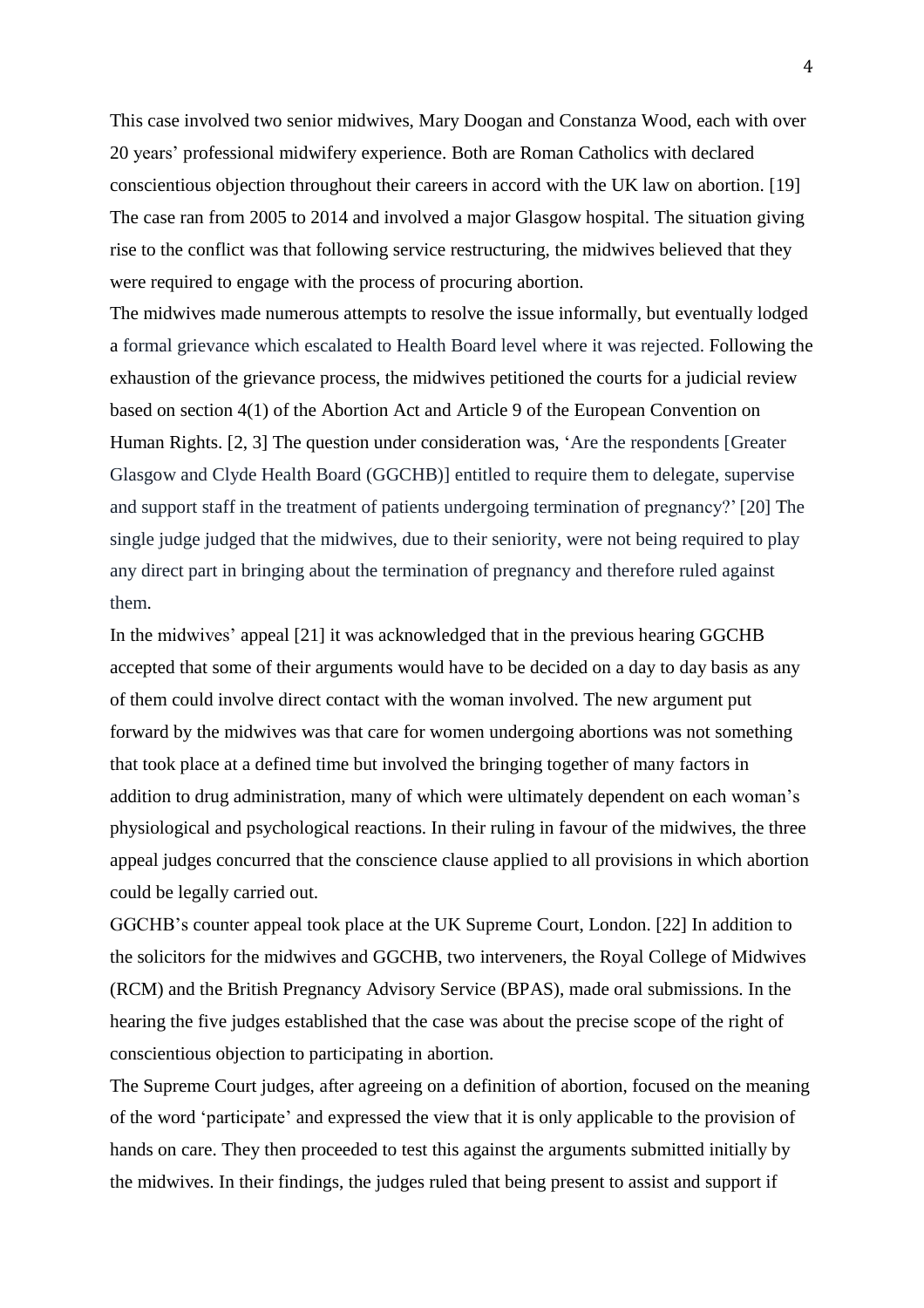medical intervention were required was the only situation that should be fully covered by the conscience clause. Some others, such as monitoring the progress of patients to ensure that any deviations from normality are referred to an obstetrician, could be covered in particular circumstances; such as when a junior midwife required a more expert opinion. GGCHB's appeal was thus supported.

Concern was immediately expressed by both lawyers and ethicists that rather than being a landmark case the narrow interpretation of the conscience clause has not provided clear guidance for the future as there seemed to be no underpinning rationale given for its adoption, Neal pointing out that the Supreme Court's reliance on a simplistic formula "collapses under scrutiny" [23](p. 682).

#### Example 2: Jaga Stojak (Croatia)

The second example is that of Jaga Stojak, a Croatian Roman Catholic midwife with 27 years' professional experience. The matter was based in Hrvatski Ponos hospital, Knin, from 2013- 2015. The situation that gave rise to the example was that Stojak was asked to provide direct abortion care after the appointment of a new head of obstetrics and gynaecology stated that she saw no grounds for conscientious objection by midwives (Mikulandra N Jaga Stojak: explanatory email to V Fleming 15 November, 2015). This was against Stojak´s declared conscientious objection to participating in abortion, legal under the Croatian Constitution, which had been respected for many years in her workplace.

After Stojak was asked to assist at a surgical abortion she advised her manager that on conscience grounds she could not do this, as it was not a procedure necessary for saving the life of the woman concerned. Disciplinary action was initiated against Stojak, and appeals to the hospital management were unsuccessful. Stojak was first suspended, then ultimately dismissed from her position.

Stojak sought advice from a Croatian Non Governmental Organisation, the Vigilares, who claimed that the hospital management failed to hear and respect her rights both as a taxpayer and employee whose position had been respected for many years and was apparently changed without reason. A lawyer was appointed to take Stojak's case.

A series of letters between the lawyer and hospital management then followed with the initial letter laying out Stojak's claim of illegal dismissal (Letter from N Mikulandra to Antonela Kračić, November 2013 case number 012505/13.) and the hospital's reply citing a patient complaint which was dismissed by Stojak's lawyer as irrelevant to Stojak's legal position (Letter from Antonela Kračić to N Mikulandra 17 December 2013 case number 4004/13). The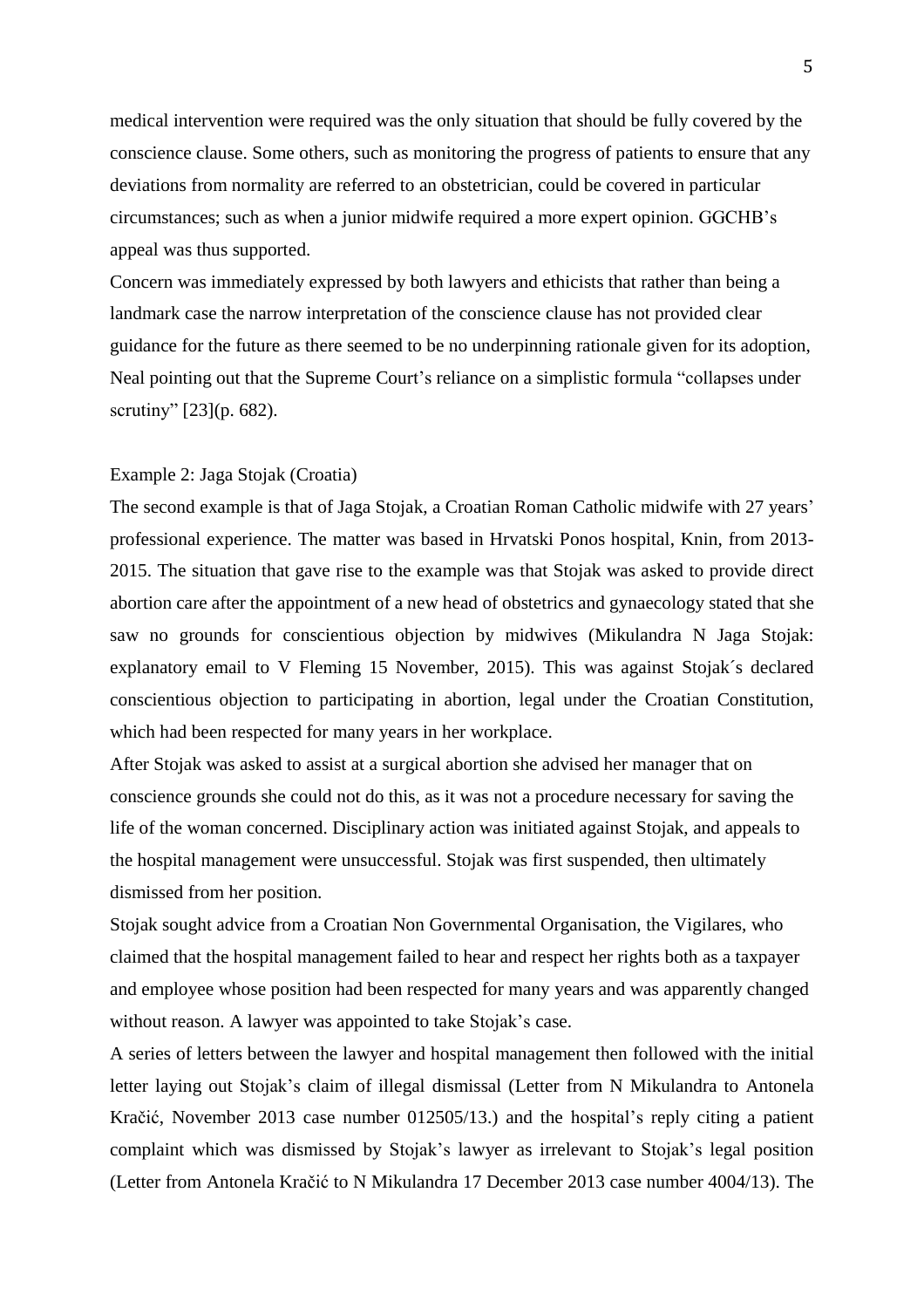complaint was not mentioned in subsequent internal procedures by either party. Concurrently, the Vigilares wrote to the Minister of Health concerning Stojak's position and asking for his intervention (Letter from Udruga Vigilare Dr. sc. Vice John Batarelo to Prof. dr. sc. Rajko Ostojić Croatian Minister of Health 8 August 2013).

A carefully planned and executed series of press releases from the Vigilares then saw the case making national and international headlines. All of these actions resulted in Stojak returning to her employment but in a different position in early 2014 and her right to conscientious objection respected. The interventions by Stojak's lawyer and the Vigilares prevented court proceedings from being initiated.

Example 3: Ellinor Grimmark (Sweden)

Ellinor Grimmark, a newly qualified midwife, is a Pentecostal Christian. She sought employment in three hospitals but each time after she explained that because of her faith she could not perform abortions, offers of employment were rescinded.

First, she was offered a position in Höglands women's clinic in Eksjö, during the course of an internship, but after she explained that because of her faith she could not perform abortions, she received a telephone message from the manager of the labour and maternity ward saying that the offer was withdrawn. She was later advised that the clinic could not create exemptions from certain tasks to be performed and that all midwives must be prepared to care for women undergoing abortions.

Grimmark next sought work as a midwife in Ryhov's women's clinic, having advised the potential employers of her stance against abortion but was again denied employment on the same grounds. She later applied for a position as a midwife in Varnamo hospital women's clinic. During the interview, the discussion centred on how she could be facilitated to work in the clinic, respecting her views and the needs of the clinic, and this resulted in an offer of work for six months. However, ten days later the employer withdrew the job offer. Finally Grimmark sought recourse in law, notifying the County Council of discrimination against her because of her religious beliefs. Sweden, unlike the countries in the above mentioned examples, does not have a law protecting workers' conscientious objection and the reason given for rejecting Grimmark's claim was that she was unable to fulfil the role of a midwife.[24] The Council and later the Discrimination Ombudsman found against Grimmark. Grimmark, represented by legal counsel and with the backing of the international organisation 'Alliance Defending Freedom', then submitted her case against Jönköping County Council, as the provider of health services in each of the three hospitals, to the District Court of Jönköping. Her lawyers contended that this is part of an emerging human rights' problem in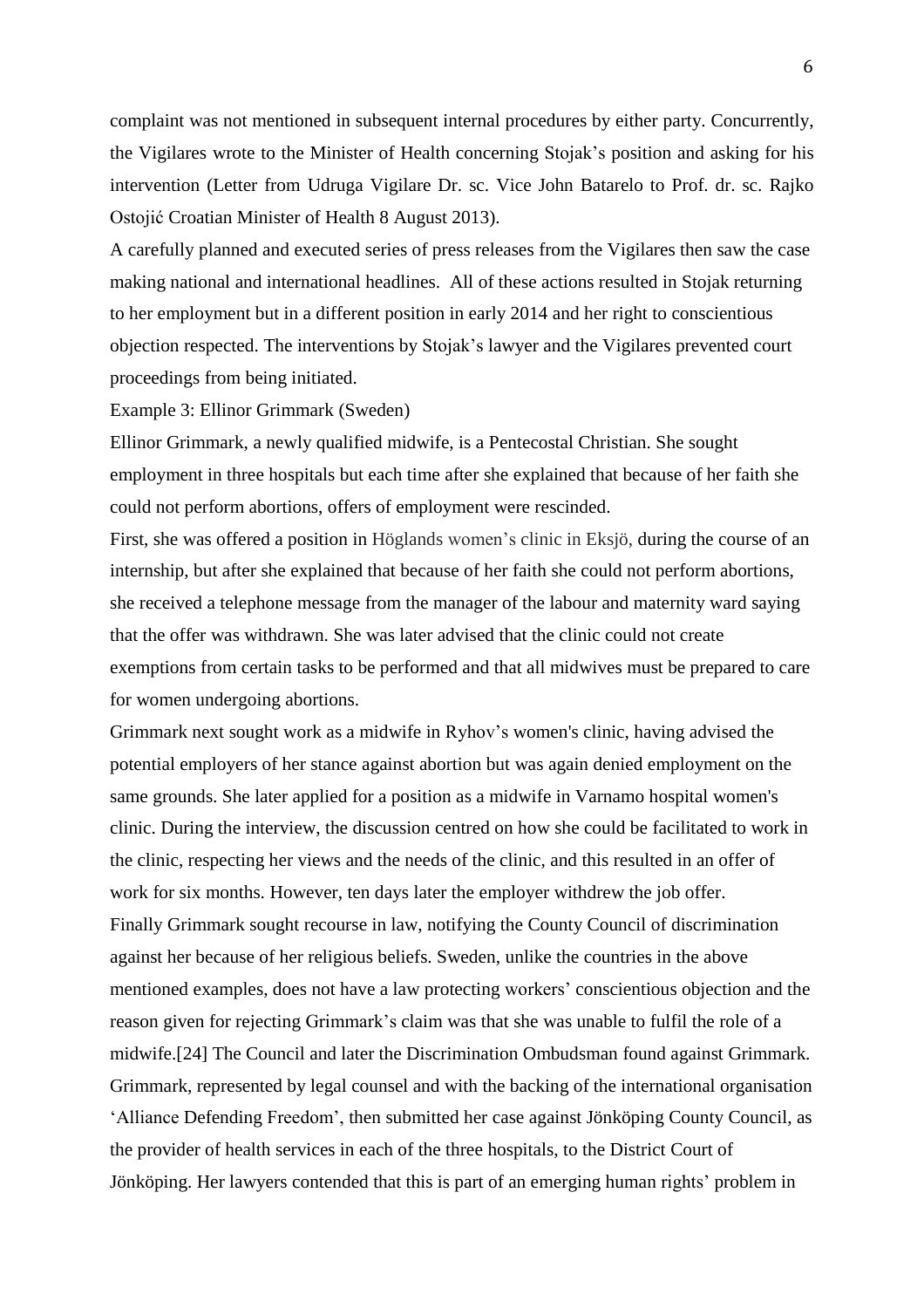Sweden (Letter from Ruth Nordström to Ombudsman for discrimination, Jönköping re Ellinor Grimmark. 21 May, 2014).

On 14 September 2015 an 'amicus curiae' letter was submitted from the European Centre for Law and Justice as part of evidence to be considered. [25] Focusing throughout on freedom of conscience as a basic human right, the letter's conclusion points out that Sweden is isolated in Europe with its lack of provision for conscientious objection to abortion. However, the letter states that it should be considered as:

a right not to take part in the voluntary termination of a human life when such termination is permitted by law, whether you have a religious belief or not. Thus, the purpose of the 'conscience clause' is less to permit anyone to object than to make sure that no one is forced to participate against their will.

The initial case was heard in September 2015 with Grimmark seeking non-pecuniary damages only rather than compensation for lost earnings. Another claim concerns discrimination in that her status as a conscientious objector is not recognised and yet another concerns violation of the European Convention article 9. The three judges of the District Court ruled against Grimmark on the grounds that the region has an obligation to provide guaranteed access to abortion and that carrying out abortions was a necessary part of Swedish midwives' duties. Thus the hospitals' grounds for refusing employment were legitimate and Grimmark could not have suffered discrimination. [26] She was, however, given leave to appeal.

#### **DISCUSSSION**

Each of the above examples concerns midwives in European Union countries with its inherent principle of free movement within the labour market. As indicated in the introduction it is often midwives or nurses who carry the bulk of responsibility for women undergoing abortions. However, from the summaries of the examples provided, it is clear that there are many complex factors impacting on the right to conscientious objection to abortion that may differ from country to country and it is these which are discussed next. Legal systems

In two out of the three countries concerned, conscientious objection to provision of abortion is enshrined in law. However, the major issues which gave rise to each example have been dependent on interpretations of the law in each country. Two of the examples, Scotland and Sweden, resulted in court cases, and that in Croatia also threatened it.

The UK Abortion Act, [19] states that 'no person shall be under any duty ….to participate in any treatment authorised by this Act to which he has a conscientious objection.' A major issue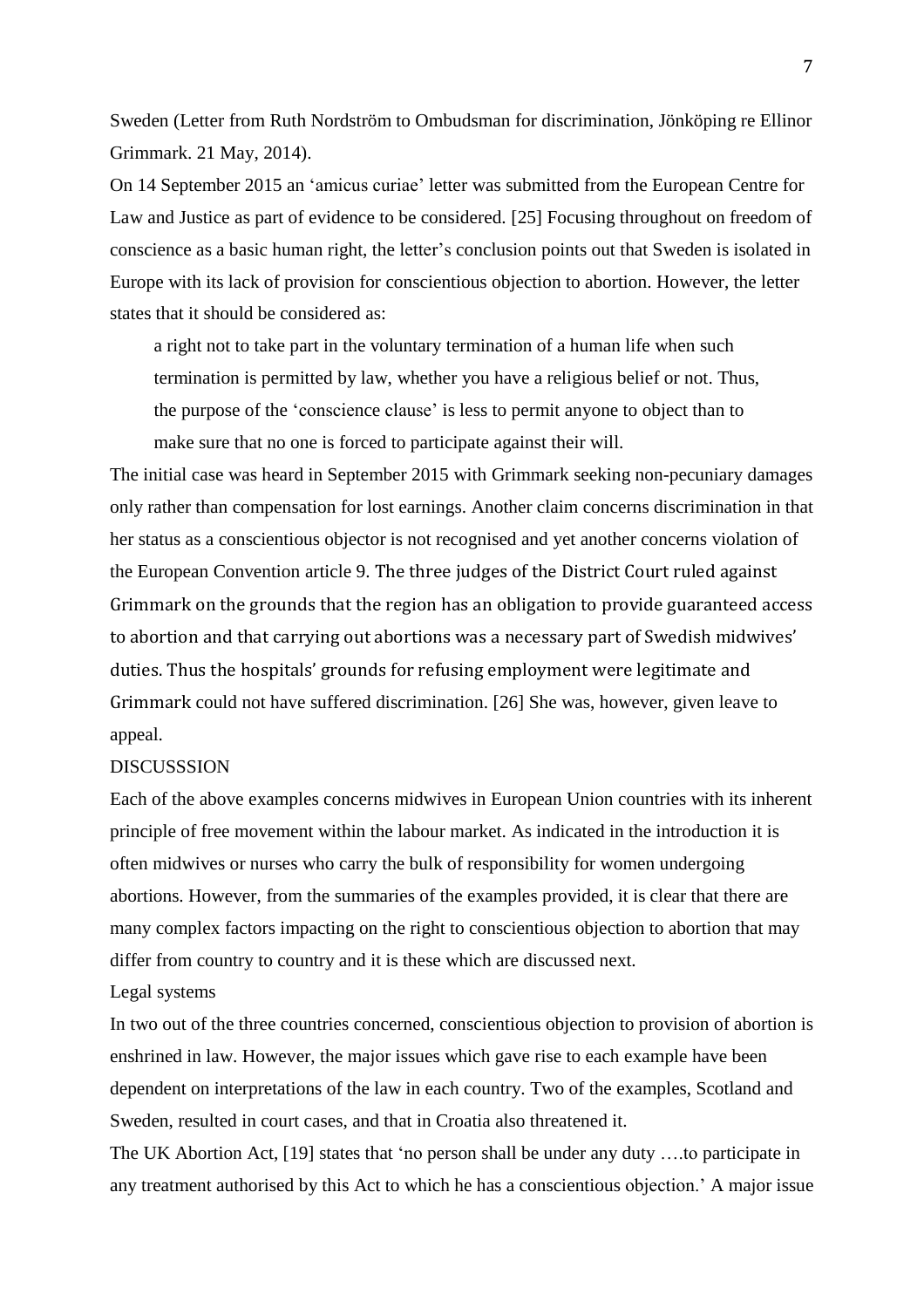in the Scottish case was that of 'what actually constitutes carrying out the abortion?' In a previous UK case [27] petitioners requested clarity on the legality of nurses taking part in mid-trimester abortions carried out by medical means. The five judges ruled that nurses and midwives caring for the women were part of the process and thus covered by the conscience clause:

'Termination of pregnancy' is an expression commonly used, perhaps rather more by medical people than by laymen, to describe in neutral and unemotive terms the bringing about of an abortion. So used, it is capable of covering the whole process designed to lead to that result, and in my view it does so in the present context. Other provisions of the Act make it clear that termination of pregnancy is envisaged as being a process of treatment.

Thus it was clearly established that abortion was considered to be a process rather than a single act or combination of acts. This ruling has relevance across all the examples as the procedure for abortion changes from a surgical to a medical one, thereby potentially involving more midwives.

In Croatia there is no one single law. Instead the legislation on conscientious objection is linked to individual professions with doctors being regulated by the Law on Medical Practice, which states that a doctor 'has the right to conscientious objection...... if this does not cause permanent damage to the health or the patient's life'. [28] Equally, the Nursing Act allows conscientious objection for nurses. [29] As there was no midwifery education outside of nursing training at the time of Stojak's training, she was educated as a nurse and came under nursing legislation. [30] Although midwifery became recognised as a separate profession from nursing in 2009, there are still no specific laws for midwives thus leaving the legal position of midwives wishing to exercise conscientious objection to abortion in some doubt. Church law

In the Scottish and Croatian examples the midwives concerned were Roman Catholic, whose universal Code of Canon Law:1398 states that anyone who procures a completed abortion is liable to automatic excommunication. [31] As with the ambiguity in the Scottish case surrounding the nature of the word 'participate', canon 1398 introduces two words which may also assume differing meanings, those of 'completed abortion'. The question of relevance remains 'what completes the abortion?'

In a commentary, [32] the potential extent of those involved in procuring abortion is discussed as technically, once labour starts, an abortion could proceed with the woman unaccompanied by any health professionals. This is the situation, however, that legalisation of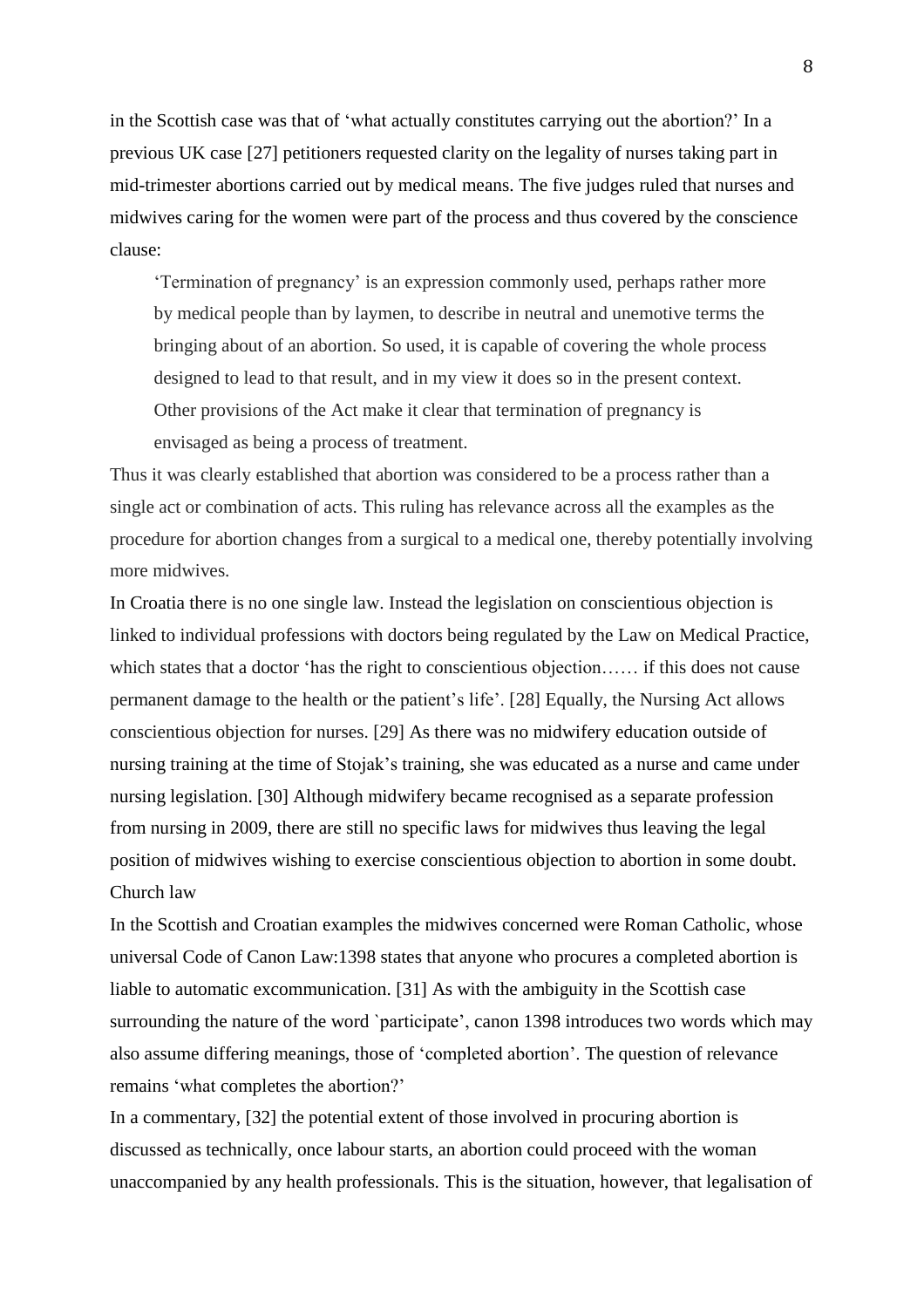abortion sought to overcome as it leads to unnecessary maternal deaths. Other commentaries, however, make the stronger point that the word 'procure' means to perform or cooperate in the act of abortion, which must be carried out 'with malicious intent'. [33, 34] In them the important issue is the notion of 'levels' at which accomplices are involved, as there appears to be no fixed definition of those who participate in the abortion. The notion of 'co-delinquency' is first discussed suggesting that this term applies to persons who cooperate in a 'single delinquent action' claiming the most important issue is that of unity of purpose; in this case the procuring of a completed abortion. The Roman Catholic Church's law applicability to the midwives in two of the examples is clear but the other two churches do not have comparable legal codes, leaving fewer religious grounds upon which their members can base their actions. Professional legislation

As noted above, Scotland has a conscience clauses allowing all health professionals to opt out of participating in caring for women undergoing abortions and Croatia has this for the nursing and medical professions but there remains no specific law concerning midwives' and conscientious objection [35]. Sweden, with no conscience clause, has no professional guidelines associated with the provision of abortion and indeed the Swedish Midwives' Association has spoken out against them. [36] It is also noteworthy that following release of the judgement on the Scottish case, the UK's Nursing and Midwifery Council's Code of Conduct, binding on all registered midwives, has been updated to include only a limited right to conscientious objection and the necessity for onward referral in such cases. [37] In this, the need for careful thought before taking such a step was emphasised and accountability for any decisions related to conscientious objection placed in the hands of individual practitioners. Support

#### Support from churches

Each of the midwives conscientiously objected on religious grounds; all being practising Christians of various denominations. Yet support from the various churches concerned has been mixed. In the Swedish case, Grimmark's church has provided active support but as it is a minority religion in Sweden with less than 1% of the population being members, it appears to hold little sway. Support from the Roman Catholic Church was forthcoming for the Scottish midwives from their individual and other parishes. However, it is noteworthy that, despite their public statement condemning abortion on the  $40<sup>th</sup>$  anniversary of the Act, the Catholic Bishops' Conference of Scotland neither commented on the case nor publicly offered its support. [38] The failure to produce a strong statement stands in total contrast to the situation in Croatia where there was a great deal of publically voiced support from the Catholic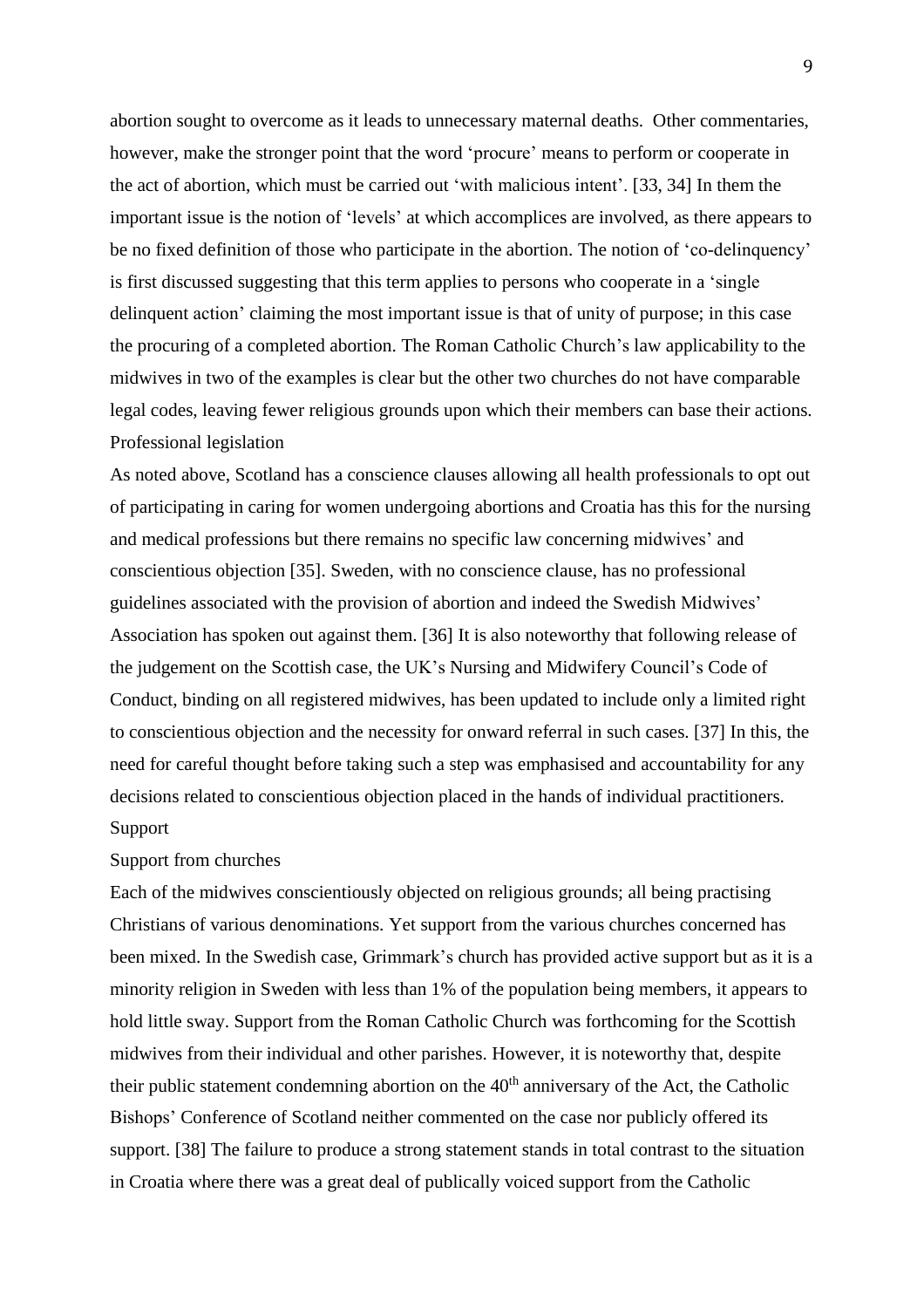Church's hierarchy. The Justice and Peace arm of the Croatian Bishops' Conference released a statement of support, [39] other bishops gave statements to the press and the provincial of one of the major religious orders [40] called for support and prayers while referring to Canon 1398 and the Second Vatican Council Resolution *Gaudium et Spes*. [41]

Support from professional organisations

It appears that none of the midwives received any support from their respective professional midwifery organisations. This is despite all Associations being members of the International Confederation of Midwives whose Code of Ethics, [5] as shown in the introduction, permits conscientious objection. While the law in Sweden contains no conscience clause, conscientious objection is supported by the European Convention of Human Rights and might have been considered relevant.

Not only did the midwives in the Scottish and Croatian cases receive no active support but conversely their professional organisations spoke out against them. The Croatian Midwives' Association in response to a number of requests issued a press release advising of that while the case is *sub judice* they were unable to take a stand. [35] This still remains in effect despite the completion of the case. However, a request to the Ministry of Heath for an amendment to the Midwives' Act had not been actioned. In the same press release the Association's president commented that she is unable to speak about a particular case and she has not done so in public since.

The Royal College of Midwives of the UK has issued guidance stating that a midwife may have to weigh up her own position in relation to each woman's interests and hand over her care to another midwife if she sees conflicts arising due to her conscience. Moreover, it added that 'all midwives should be prepared to care for women before, during and after a termination in a maternity unit under obstetric care'. [42] In the legal proceedings it consistently took the side of the Health Board rather than the midwives. The evidence given in the Supreme Court by the RCM clearly stated that its policy makers believed conscientious objection should be restricted to administration of the drugs rather than including care of the woman during the subsequent labour or birth. [22] This could be argued to be contrary to its position on continuity of care which states that continuity of care is the most defining element of midwifery practice and is what distinguishes it from other professions. [43] The aim of this paper was to address some of the gaps in the empirical evidence on the issue of conscientious objection to the provision of abortion through a documentary analysis. The findings of this documentary analysis not only outlined that support of different churches in different European countries was equivocal but also that support from the professional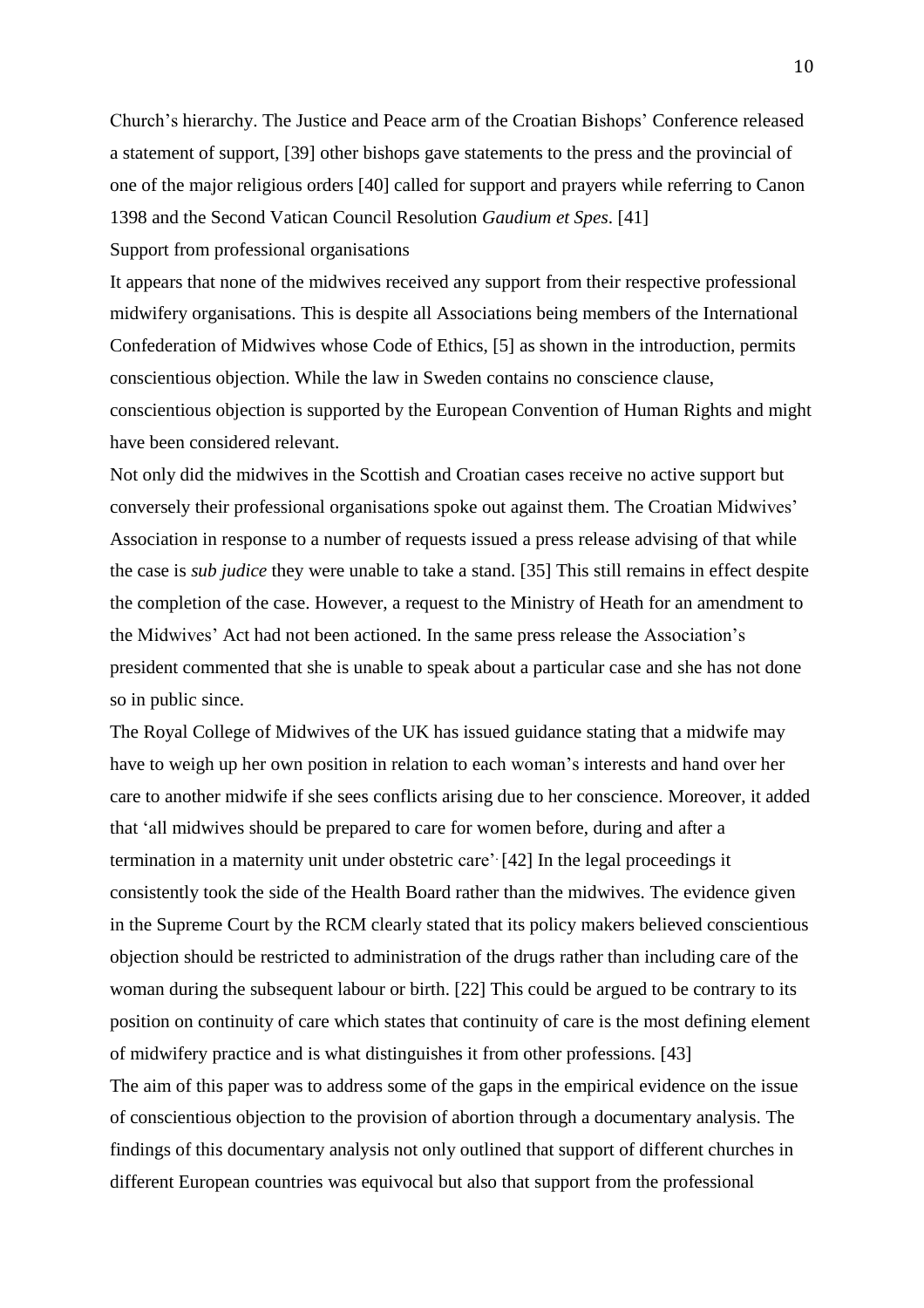organisations was lacking. This permitted the formulation of the following conclusions with their foundations in real situations.

## **CONCLUSIONS**

The examples examined appear similar in that midwives in three European countries chose, on grounds of conscience, not to participate in the provision of care to women undergoing abortions. Each of the midwives faced hostile reactions from colleagues, professional associations and managers, which were escalated in various ways; two of them reaching the court system. It is clear, however, that there is a discrepancy between the legislation on conscientious objection of three of the countries and the way that the midwives in the three examples presented have been treated. Additionally, there is no unanimous agreement on the right of conscientious objection within each country and there are no pan European guidelines. However, as the European Court of Human Rights regularly reminds petitioners, 'freedom of thought, conscience and religion is one of the foundations of a democratic society'. [3] It may be timely for positive action to be made towards developing such guidelines for midwives, nurses and other health professionals who have the right of free movement within EU Member States in order for consistency in practice.

The expectation that midwifery practice may include the provision of abortion services often fails to take account of the freedom of conscience as the heart of human rights [2] whereby midwives or other health professionals choose not to provide such services and which has been legislated by the Council of Europe's parliamentary assembly. [3] By reflecting on the three examples presented in this article, it became apparent that the professional practice of midwives was challenged when they refused to provide abortion-related care.

The general support from churches and the lack of it from professional organisations suggest that there is a need for reflection throughout Europe on current practice. Such reflections should be multidisciplinary in nature and not only consider how the provision of safe abortion services can be facilitated but also how health professionals' decisions to object on conscience grounds to the participation in abortion related care can be managed. The provision of `Freedom of conscience´ as the heart of human rights requires in its practical implementation that such decisions are respected and do not lead to discrimination in professional practice. This article identified an urgent need for a European wide forum to develop guidelines and test these in the light of the European Council's legislation and mobility within the European Union.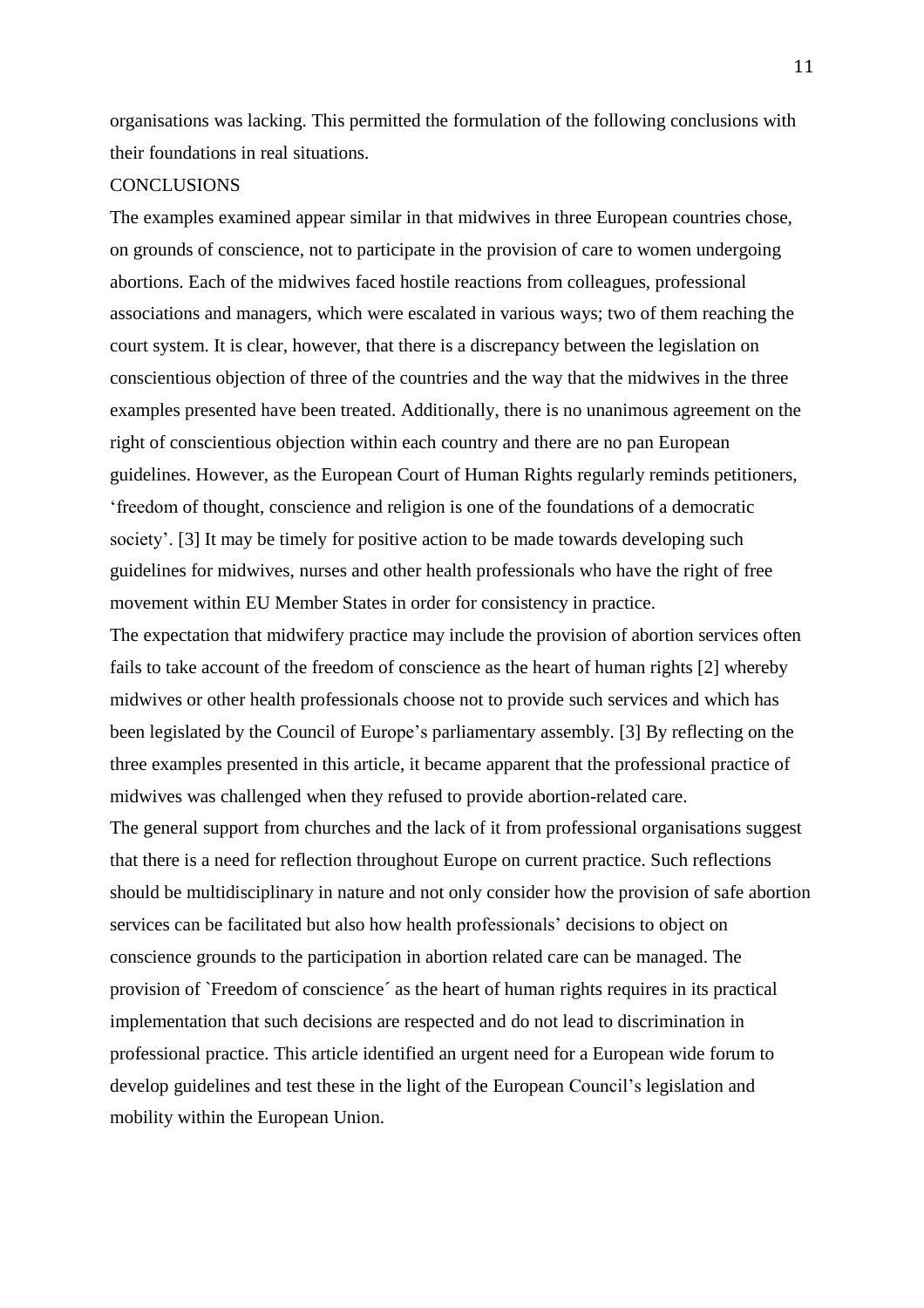#### **REFERENCES**

1.World Health Organisation. Safe abortion: technical and policy guidance for health systems. Geneva: WHO 2012.

2. Council of Europe. The European Convention on Human Rights. 1950.

<http://www.hri.org/docs/ECHR50.html> (Accessed 26 October 2016).

3. Council of Europe. The right to conscientious objection in lawful medical case. Resolution 1763. 2010 [http://assembly.coe.int/nw/xml/XRef/Xref-XML2HTML-](http://assembly.coe.int/nw/xml/XRef/Xref-XML2HTML-en.asp?fileid=17909&lang=en)

[en.asp?fileid=17909&lang=en](http://assembly.coe.int/nw/xml/XRef/Xref-XML2HTML-en.asp?fileid=17909&lang=en) (Accessed 26 October 2016).

4. World Health Organisation. Clinical practice handbook for safe abortion. Geneva: WHO 2014.

5. International Confederation of Midwives. International Code of Ethics for midwives. 2014. [http://www.internationalmidwives.org/assets/uploads/documents/CoreDocuments/CD2008\\_0](http://www.internationalmidwives.org/assets/uploads/documents/CoreDocuments/CD2008_001%20V2014%20ENG%20International%20Code%20of%20Ethics%20for%20Midwives.pdf) [01%20V2014%20ENG%20International%20Code%20of%20Ethics%20for%20Midwives.pdf](http://www.internationalmidwives.org/assets/uploads/documents/CoreDocuments/CD2008_001%20V2014%20ENG%20International%20Code%20of%20Ethics%20for%20Midwives.pdf) (Accessed 29 September 2016).

6. Heino A, Gissler M, Apter D et al. Conscientious objection and induced abortion in Europe. Eur J Contracep Repro Health 2013; 18: 213-33.

7. Pellegrino E. La conciencia del médico, cláusulas de conciencia y creencia religiosa: una perspectiva católica. Cuadernos de Bioética 2014 ; XXV (1): 25-40.

8. Wicclair M. Conscientious objection in medicine. Bioethics 2000; 14: 205-27.

9. Antommaria A. Conscientious objection in clinical practice: Notice, informed consent, referral, and emergency treatment. Ave Maria Law Review 2011; 9: 81-9.

10. Weinstock D. Conscientious refusal and health professionals: Does religion make a difference? Bioethics 2014; 28: 8-15.

11. Curlin F, Ryan E, Lawrence R, et al Religion, conscience, and controversial clinical practices. New Engl J Med 2007; 356: 593-600.

12. Baker R. Conscience and the unconscionable. Bioethics 2009; 23 (5), ii-iv.

13. Zampas C. Legal and ethical standards for protecting women's human rights and the practice of conscientious objection in reproductive healthcare settings. Int J Gynecol Pathol 2013; 123: S63-5.

14. Myers C, Woods R. An obligation to provide abortion services. What happens when physicians refuse? J Med Ethics 1996; 22: 115-20.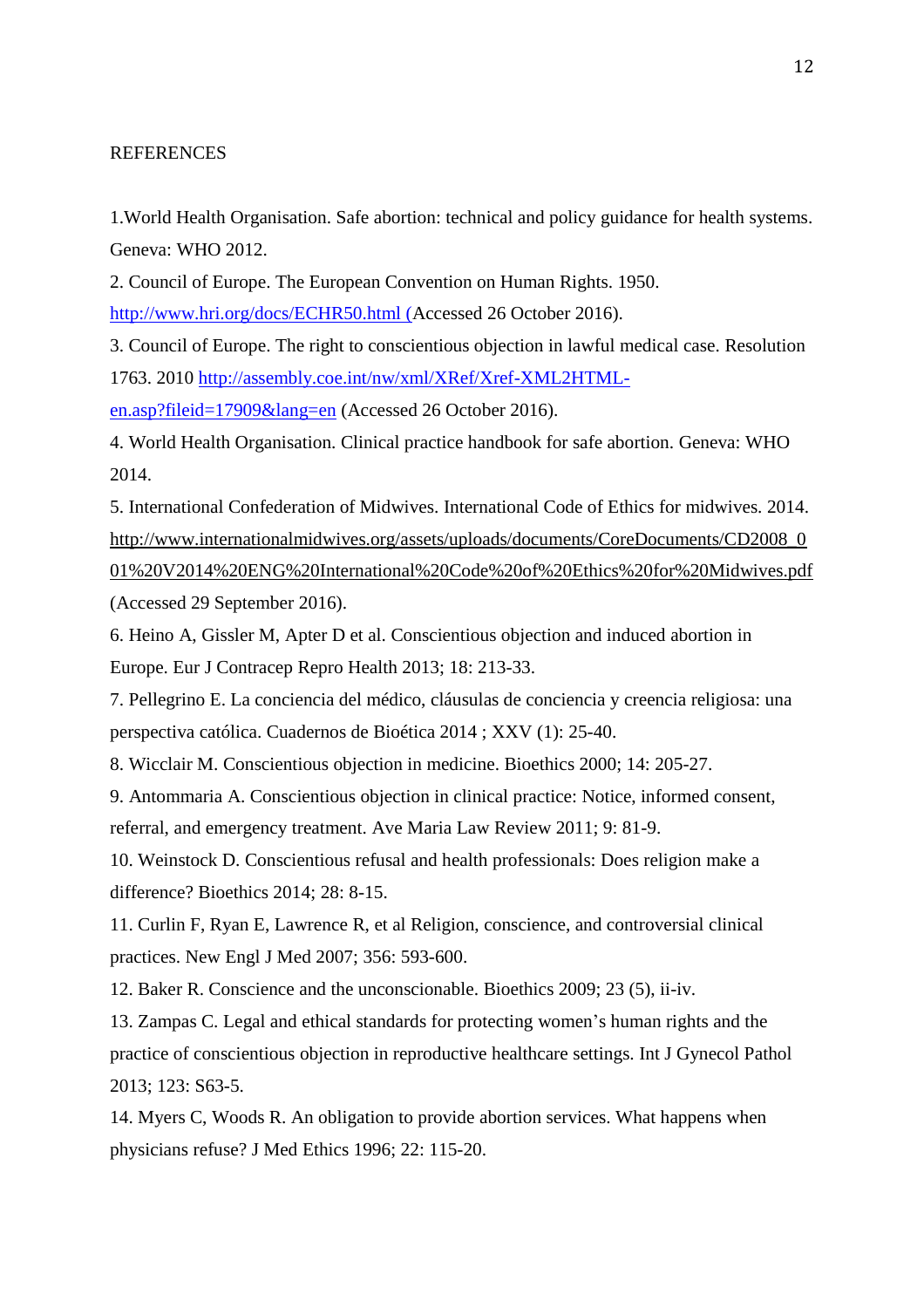15. Cavanaugh T. Professional conscientious objection in medicine with attention to referral. Ave Maria Law Review 2010; 9: 189-206.

16. International Federation of Gynecology and Obstetrics Conscientious objection: position statement 2016.

[http://www.figo.org/sites/default/files/uploads/OurWork/2006%20Resolution%20on%20Cons](http://www.figo.org/sites/default/files/uploads/OurWork/2006%2520Resolution%2520on%2520Conscientious%2520Objection.pdf) [cientious%20Objection.pdf](http://www.figo.org/sites/default/files/uploads/OurWork/2006%2520Resolution%2520on%2520Conscientious%2520Objection.pdf) (Accessed 26 September 2016).

17. McHale J. Conscientious objection and the nurse: a right or a privilege? Brit J Nurs 2009; 18: 1262-1263.

18. Chavkin W, Leitman L, Polin K. Conscientious objection and refusal to provide reproductive healthcare: a white paper examining prevalence, health consequences and policy responses. Int J Gyne Pathol 2013; 123: S41-56.

19. Abortion Act. 1967. London: Her Majesty's Stationary Office.

[http://www.legislation.gov.uk/ukpga/1967/87/pdfs/ukpga\\_19670087\\_en.pdf](http://www.legislation.gov.uk/ukpga/1967/87/pdfs/ukpga_19670087_en.pdf) (Accessed 26 September 2016).

20. Doogan M and Wood C. vs Greater Glasgow and Clyde Health Board Case P876/11.

Outer House of Court of Session Edinburgh, 29 February, 2012.

[https://www.scotcourts.gov.uk/search-judgments/judgment?id=6fb28aa6-8980-69d2-b500](https://www.scotcourts.gov.uk/search-judgments/judgment?id=6fb28aa6-8980-69d2-b500-ff0000d74aa7) [ff0000d74aa7](https://www.scotcourts.gov.uk/search-judgments/judgment?id=6fb28aa6-8980-69d2-b500-ff0000d74aa7) (Accessed 26 September 2016).

21. Doogan, M. & Wood, C. vs Greater Glasgow and Clyde Health Board. Case P876/11. Inner House Court of Session Edinburgh, 24 April, 2013.

[https://www.scotcourts.gov.uk/search-judgments/judgment?id=428f8aa6-8980-69d2-b500](https://www.scotcourts.gov.uk/search-judgments/judgment?id=428f8aa6-8980-69d2-b500-ff0000d74aa7) [ff0000d74aa7](https://www.scotcourts.gov.uk/search-judgments/judgment?id=428f8aa6-8980-69d2-b500-ff0000d74aa7) (Accessed 26 September 2016).

22. Greater Glasgow and Clyde Health Board (Appellant) v Doogan and another

(Respondents) (Scotland). Case UKSC 2013/0124. UK Supreme Court, London, 5 November,

2014. [https://www.supremecourt.uk/decided-cases/docs/UKSC\\_2013\\_0124\\_Judgment.pdf](https://www.supremecourt.uk/decided-cases/docs/UKSC_2013_0124_Judgment.pdf) (Accessed 26 September 2016).

23. Neal, M. (2015) When conscience isn't clear: Greater Glasgow Health Board v Doogan and another UKSC 68. Medical Law Review, 23 (4), 668-682.

24. Grimmark vs Landstinget i Jönköpings Län Case Number 19760930-2406. Alliance Defending Freedom Amicus Brief to District Court 2015.

[http://www.jonkopingstingsratt.domstol.se/Om-tingsratten/Nyheter-och-](http://www.jonkopingstingsratt.domstol.se/Om-tingsratten/Nyheter-och-pressmeddelanden/Barnmorskemalet1/)

[pressmeddelanden/Barnmorskemalet1/](http://www.jonkopingstingsratt.domstol.se/Om-tingsratten/Nyheter-och-pressmeddelanden/Barnmorskemalet1/)

(Accessed 26 September 2016).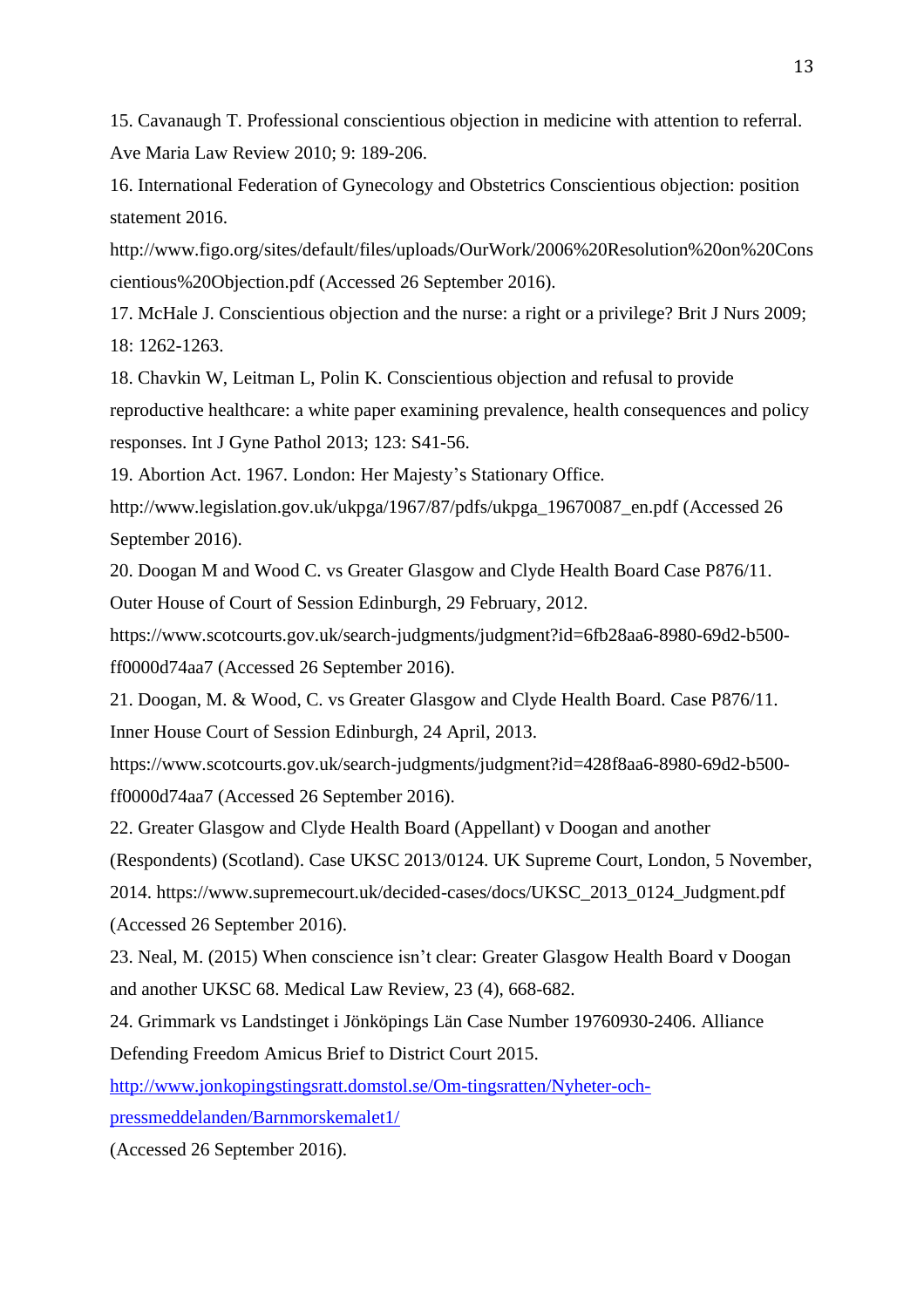25. European Centre for Law and Justice. Amicus Curiae Brief to Jönköpings Tingsrätt (District Court of Jönköping), Ellinor Grimmark/Region Jönköpingslän Regionen, Case nr T 1781-14. 14 2015. September.

26. Jönköpingstingsratt Barnmorskemålet (midwifery case)Case number T 1781-14 2015. <http://www.adfmedia.org/files/GrimmarkDecision.pdf>

(Accessed 22 February 2017).

27. Royal College of Nursing vs Department of Health and Social Security (DHSS) 1981. Case number HL/PO/JU/18/241. <http://www.bailii.org/uk/cases/UKHL/1980/10.html> (Accessed 26 October 2016).

28. Official Gazette. Medical Profession Act. 121/03, 117/08, 57/11, 2008 [http://www.zakon.hr/z/405/Zakon-o-lije%C4%8Dni%C5%A1tvu](http://www.zakon.hr/z/405/Zakon-o-lije%25C4%258Dni%25C5%25A1tvu) (Accessed 26 October 2016).

29. Official Gazette Nursing Act. No. 121/03, 117/08, 57/11 2008.

<http://www.zakon.hr/z/407/Zakon-o-sestrinstvu> (Accessed 26 October 2016).

30. Fleming V, Holmes A. Basic nursing and midwifery education programmes in Europe. Copenhagen: World Health Organisation 2005 EUR/05/5049082.

31. Code of Canon Law Latin-English Edition. Washington DC: Canon Law Society of America. 1983/1989.

32. Green T. Commentary on canon 1329. In Beal, J Corriden J, Green T eds. New commentary on the Code of Canon Law Beal. New Jersey: Paulist Press. 2000: 1547-8.

33.Pérez-Madrid F. 2004. Commentary on Canon 1398. In Marazoa Á, Miras J, Rodriguez-

Ocafla R eds. Exegetical commentary on the Code of Canon Law IV/I Montreal: Wilson & Lafleur: 553-558.

34. Marazoa Á. 2004. Commentary on canon 1329. In Marazoa Á, Miras J, Rodriguez-Ocafla R eds. Exegetical commentary on the Code of Canon Law IV/I Montreal: Wilson & Lafleur: 311-316.

35. Komora Primalja (Croatian chamber of midwives). Press Release concerning Jaga Stojak case. 2013

[http://www.komora-primalja.hr/datoteke/Priziv%20savjesti%20-](http://www.komora-primalja.hr/datoteke/Priziv%2520savjesti%2520-%2520priopenje%2520za%2520medije.pdf)

[%20priopenje%20za%20medije.pdf](http://www.komora-primalja.hr/datoteke/Priziv%2520savjesti%2520-%2520priopenje%2520za%2520medije.pdf)

(Accessed 26 September 2016).

36. Socialstyrelsen (Department of Health). Description of competences for Registered Midwives. 2006. [http://www.barnmorskeforbundet.se/wp-](http://www.barnmorskeforbundet.se/wp-content/uploads/2014/03/Description-of-Competence-for-Registered-Midwives-Sweden-2006-Socialstyrelsen-Translated-by-The-Swedish-Association-of-Midwives.pdf)

[content/uploads/2014/03/Description-of-Competence-for-Registered-Midwives-Sweden-](http://www.barnmorskeforbundet.se/wp-content/uploads/2014/03/Description-of-Competence-for-Registered-Midwives-Sweden-2006-Socialstyrelsen-Translated-by-The-Swedish-Association-of-Midwives.pdf)